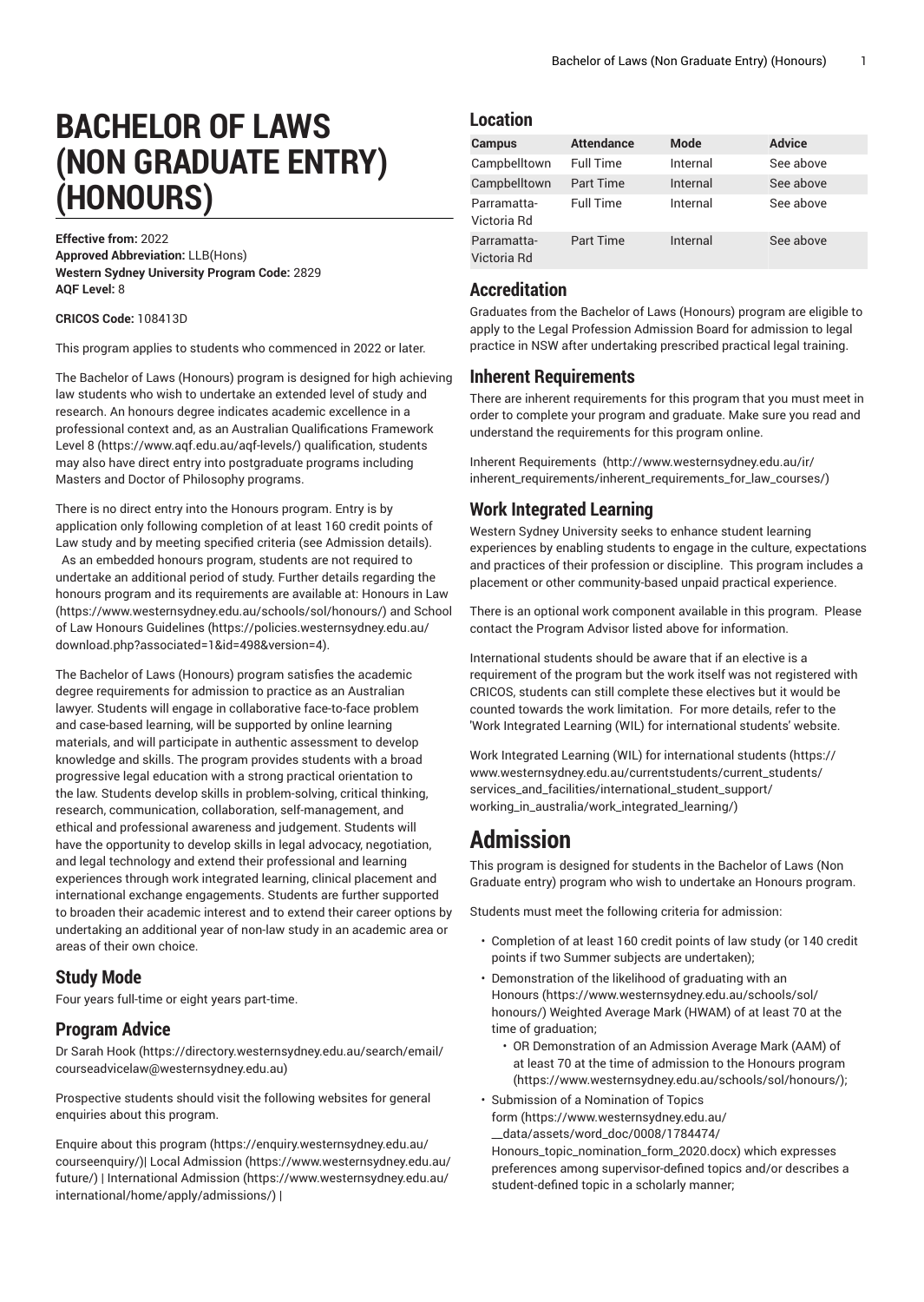- Demonstration of satisfactory academic writing skills;
- Availability of a principal supervisor.

### **Special Requirement**

Students enrolling in these subjects may need to have a National Police Check and consent or prohibited employment declarations as they may be conducting their placement in circumstances where they work with minors. This would be managed on an as needs basis:

- [JUST 4001](/search/?P=JUST%204001) Clinical Legal Placement
- [LAWS](/search/?P=LAWS%203074) 3074 Judicial Internship
- [LAWS](/search/?P=LAWS%203077) 3077 Legal Internship
- [LAWS](/search/?P=LAWS%204012) 4012 First Nations Peoples' Access to Justice Clinic
- [LAWS](/search/?P=LAWS%203080) 3080 Street Law Clinic
- [JUST 3011](/search/?P=JUST%203011) Issues in the Criminal Justice System (corrective services field trip requirement) also records and identity check.

The following subjects require a visa for the relevant country and the ability to travel at a specified time:

- [LAWS](/search/?P=LAWS%203024) 3024 Foundations of Chinese Law
- [LAWS](/search/?P=LAWS%203025) 3025 Foundations of Indian Law
- [LAWS](/search/?P=LAWS%203078) 3078 Legal, Economic and Social Transformation in Taiwan

### **Program Structure**

Qualification for this award requires the successful completion of 320 credit points of subjects. This comprises:

- 160 credit points of specified core subjects to meet Priestly 11 accreditation requirements;
- 10 credit points Research Training Component [\(LAWS](/search/?P=LAWS%204016) 4016 Legal Research and Methodology)
- 20 credit points Research Component [\(LAWS](/search/?P=LAWS%204011) 4011 Law Honours Dissertation)
- 50 credit points of LLB alternate subjects.
- 80 credit points of non-LLB elective flexible subjects

The electives in year 4 may be chosen from any of the subjects offered by Western Sydney University, other than subjects that involve the study of law or the legal system to any substantial extent offered by Western Sydney University, provided that the assumed knowledge or prerequisites for the subjects are satisfied.

### **Recommended Sequence**

Qualification for this award requires the successful completion of 320 credit points as per the recommended sequence below.

**NOTE: Students should consult the Academic Program Advisor for advice on progression if required.**

#### **Full-time start-year Intake**

| Course                | Title                                           | <b>Credit</b><br><b>Points</b> |
|-----------------------|-------------------------------------------------|--------------------------------|
| Year 1                |                                                 |                                |
| <b>Autumn session</b> |                                                 |                                |
| <b>LAWS 1003</b>      | <b>Fundamentals of Australian Law</b>           | 10                             |
| <b>LAWS 2004</b>      | Criminal Law                                    | 10                             |
| <b>LAWS 2003</b>      | Contracts                                       | 10                             |
| <b>LAWS 2015</b>      | Professional Responsibility and Legal<br>Ethics | 10                             |
|                       | <b>Credit Points</b>                            | 40                             |
| <b>Spring session</b> |                                                 |                                |
| <b>LAWS 1009</b>      | <b>Legal Analysis and Critique</b>              | 10                             |

| Year <sub>2</sub>                 |                                                         |               |
|-----------------------------------|---------------------------------------------------------|---------------|
|                                   |                                                         |               |
|                                   | <b>Credit Points</b>                                    | 20            |
|                                   | Ethics                                                  |               |
| <b>LAWS 2015</b>                  | Professional Responsibility and Legal                   | 10            |
| <b>LAWS 2003</b>                  | Contracts                                               | 10            |
| <b>Spring session</b>             |                                                         |               |
|                                   | <b>Credit Points</b>                                    | 20            |
| <b>LAWS 2004</b>                  | <b>Criminal Law</b>                                     | 10            |
| <b>LAWS 1003</b>                  | <b>Fundamentals of Australian Law</b>                   | 10            |
| <b>Autumn</b> session             |                                                         |               |
| Year 1                            |                                                         |               |
|                                   |                                                         | <b>Points</b> |
| <b>Course</b>                     | <b>Title</b>                                            | <b>Credit</b> |
| Part-time start-year intake       |                                                         |               |
|                                   | <b>Total Credit Points</b>                              | 320           |
|                                   | <b>Credit Points</b>                                    | 40            |
| Select four elective subjects     |                                                         | 40            |
| <b>Spring session</b>             |                                                         |               |
|                                   | <b>Credit Points</b>                                    | 40            |
| Select four elective subjects     |                                                         | 40            |
|                                   |                                                         |               |
| Year 4<br>Autumn session          |                                                         |               |
|                                   |                                                         | 40            |
| <b>LAWS 4011</b>                  | <b>Law Honours Dissertation</b><br><b>Credit Points</b> | 20            |
| <b>LAWS 4013</b>                  |                                                         | 10            |
| <b>LAWS 4014</b>                  | Remedies<br><b>Civil Procedure and Arbitration</b>      | 10            |
| <b>Spring session</b>             |                                                         |               |
|                                   | <b>Credit Points</b>                                    | 40            |
| Select one LLB alternate subject  |                                                         | 10            |
| <b>LAWS 4016</b>                  | Legal Research and Methodology                          | 10            |
| <b>LAWS 4004</b>                  | <b>Criminal Procedure and Evidence</b>                  | 10            |
|                                   | Ethics                                                  |               |
| <b>LAWS 2015</b>                  | Professional Responsibility and Legal                   | 10            |
| Autumn session                    |                                                         |               |
| Year <sub>3</sub>                 |                                                         |               |
|                                   | <b>Credit Points</b>                                    | 40            |
| Select two LLB alternate subjects |                                                         | 20            |
| <b>LAWS 3045</b>                  | Law of Associations                                     | 10            |
| <b>LAWS 3081</b>                  | <b>Administrative Law</b>                               | 10            |
| <b>Spring session</b>             |                                                         |               |
|                                   | <b>Credit Points</b>                                    | 40            |
| Select two LLB alternate subjects |                                                         | 20            |
| <b>LAWS 3082</b>                  | Property Law                                            | 10            |
| <b>LAWS 3018</b>                  | Equity & Trusts                                         | 10            |
| Autumn session                    |                                                         |               |
| Year <sub>2</sub>                 |                                                         |               |
|                                   | <b>Credit Points</b>                                    | 40            |
| <b>LAWS 2008</b>                  | <b>Government and Public Law</b>                        | 10            |
| <b>LAWS 2001</b>                  | Alternative Dispute Resolution                          | 10            |
| LAWS 2013                         | Torts Law                                               | 10            |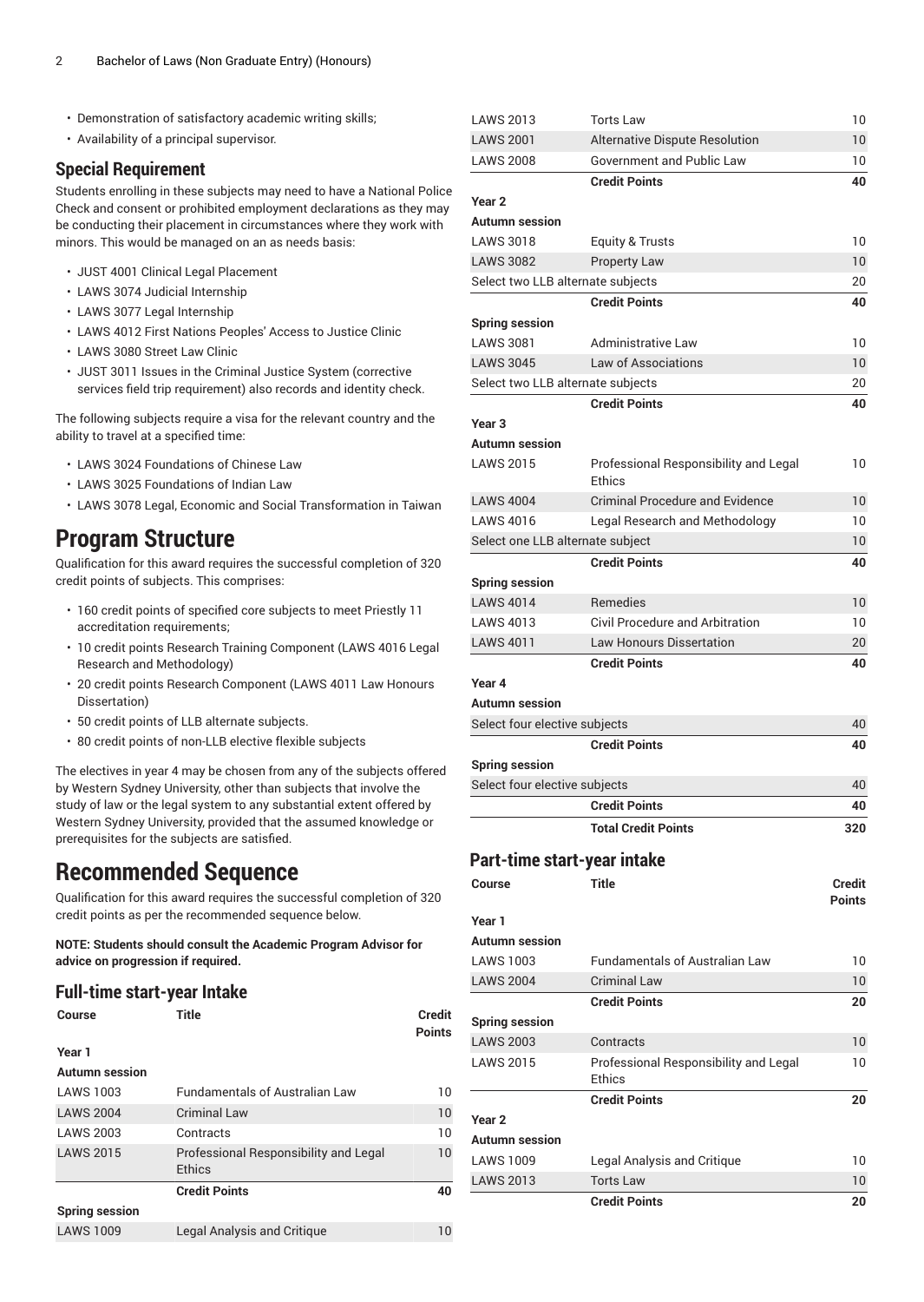| <b>Spring session</b>                |                                                        |          |
|--------------------------------------|--------------------------------------------------------|----------|
| <b>LAWS 2001</b>                     | Alternative Dispute Resolution                         | 10       |
| <b>LAWS 2008</b>                     | <b>Government and Public Law</b>                       | 10       |
|                                      | <b>Credit Points</b>                                   | 20       |
| Year <sub>3</sub>                    |                                                        |          |
| <b>Autumn session</b>                |                                                        |          |
| <b>LAWS 3018</b>                     | <b>Equity &amp; Trusts</b>                             | 10       |
| <b>LAWS 3082</b>                     | <b>Property Law</b>                                    | 10       |
|                                      | <b>Credit Points</b>                                   | 20       |
| <b>Spring session</b>                |                                                        |          |
| Select two LLB alternate subjects    |                                                        | 20       |
|                                      | <b>Credit Points</b>                                   | 20       |
| Year 4                               |                                                        |          |
| Autumn session                       |                                                        |          |
| <b>LAWS 3081</b>                     | <b>Administrative Law</b>                              | 10       |
| <b>LAWS 3045</b>                     | Law of Associations                                    | 10       |
|                                      | <b>Credit Points</b>                                   | 20       |
| <b>Spring session</b>                |                                                        |          |
| Select two LLB alternate subjects    |                                                        | 20       |
|                                      | <b>Credit Points</b>                                   | 20       |
| Year 5                               |                                                        |          |
| <b>Autumn session</b>                |                                                        |          |
| <b>LAWS 4015</b>                     | <b>Constitutional Law</b>                              | 10       |
| <b>LAWS 4004</b>                     | <b>Criminal Procedure and Evidence</b>                 | 10       |
|                                      | <b>Credit Points</b>                                   | 20       |
| <b>Spring session</b>                |                                                        |          |
| <b>LAWS 4013</b>                     | Civil Procedure and Arbitration                        | 10       |
| Select one LLB alternate subject     |                                                        | 10       |
|                                      | <b>Credit Points</b>                                   | 20       |
| Year <sub>6</sub>                    |                                                        |          |
| Autumn session                       | <b>Remedies</b>                                        |          |
| <b>LAWS 4014</b><br><b>LAWS 4016</b> |                                                        | 10       |
|                                      | Legal Research and Methodology<br><b>Credit Points</b> | 10<br>20 |
| <b>Spring session</b>                |                                                        |          |
| <b>LAWS 4011</b>                     | <b>Law Honours Dissertation</b>                        | 20       |
|                                      | <b>Credit Points</b>                                   | 20       |
| Year 7                               |                                                        |          |
| <b>Autumn session</b>                |                                                        |          |
| Select two elective subjects         |                                                        | 20       |
|                                      | <b>Credit Points</b>                                   | 20       |
| <b>Spring session</b>                |                                                        |          |
| Select two elective subjects         |                                                        | 20       |
|                                      | <b>Credit Points</b>                                   | 20       |
| Year <sub>8</sub>                    |                                                        |          |
| Autumn session                       |                                                        |          |
| Select two elective subjects         |                                                        | 20       |
|                                      | <b>Credit Points</b>                                   | 20       |
| <b>Spring session</b>                |                                                        |          |
| Select two elective subjects         |                                                        | 20       |
|                                      | <b>Credit Points</b>                                   | 20       |
|                                      | <b>Total Credit Points</b>                             | 320      |
|                                      |                                                        |          |

## **LLB Alternate Subjects**

Students must complete 50 credit points of subjects from the list of Bachelor of Laws alternate subjects below.

| <b>Subject</b>                       | Title                                                                                            | <b>Credit</b>   |
|--------------------------------------|--------------------------------------------------------------------------------------------------|-----------------|
|                                      |                                                                                                  | <b>Points</b>   |
| <b>LAWS 4017</b>                     | Access to Justice Clinic                                                                         | 10              |
| <b>LAWS 3001</b>                     | <b>Advanced Family Law</b>                                                                       | 10              |
| LAWS 4003                            | <b>Advanced Taxation Law</b>                                                                     | 10              |
| <b>LAWS 3002</b>                     | Advanced Torts and Civil Wrongs                                                                  | 10              |
| <b>LAWS 3003</b>                     | Advocacy                                                                                         | 10              |
| <b>LAWS 3004</b>                     | <b>Anti-Discrimination Law</b>                                                                   | 10              |
| <b>LAWS 3005</b>                     | <b>Australian Competition Law</b>                                                                | 10              |
| <b>LAWS 3006</b>                     | Australian Consumer Law                                                                          | 10              |
| <b>LAWS 3007</b>                     | <b>Banking and Securities Law</b>                                                                | 10              |
| <b>LAWS 2014</b>                     | <b>Bioethics</b>                                                                                 | 10              |
| <b>LAWS 3011</b>                     | Comparative Law: Legal Systems of the World                                                      | 10              |
| <b>LAWS 3013</b>                     | <b>Conflict of Laws</b>                                                                          | 10              |
| <b>LAWS 3014</b>                     | Corporate Governance                                                                             | 10              |
| <b>LAWS 3015</b>                     | <b>Cyber Law and Justice</b>                                                                     | 10              |
| <b>LAWS 4010</b>                     | Designing Law Apps for Access to Justice<br>Flder Law                                            | 10              |
| <b>LAWS 3016</b>                     |                                                                                                  | 10              |
| <b>LAWS 3022</b><br><b>LAWS 3023</b> | <b>Family Dispute Resolution</b>                                                                 | 10              |
| <b>LAWS 2005</b>                     | <b>Family Law</b><br><b>Financial Services Law</b>                                               | 10<br>10        |
| <b>LAWS 2007</b>                     |                                                                                                  | 10              |
| <b>LAWS 4012</b>                     | First Peoples and the Australian Legal System<br>First Nations Peoples' Access to Justice Clinic | 10              |
| <b>LAWS 3024</b>                     | <b>Foundations of Chinese Law</b>                                                                | 10              |
| <b>LAWS 3025</b>                     | <b>Foundations of Indian Law</b>                                                                 | 10              |
| <b>LAWS 3083</b>                     | Gender and the Law                                                                               | 10              |
| <b>LAWS 3028</b>                     | Human Rights and the Asia Pacific                                                                | 10              |
| <b>LAWS 3027</b>                     | Human Rights Law                                                                                 | 10              |
| <b>LAWS 3029</b>                     | Immigration and Refugee Law                                                                      | 10              |
| <b>JUST 3008</b>                     | Independent Study (Law)                                                                          | 10              |
| <b>LAWS 3030</b>                     | Information and Data Governance Law and                                                          | 10              |
|                                      | Regulation                                                                                       |                 |
| <b>LAWS 3031</b>                     | Insolvency Law and Policy                                                                        | 10              |
| <b>LAWS 3032</b>                     | <b>Intellectual Property</b>                                                                     | 10              |
| <b>LAWS 3033</b>                     | International Business Transactions Law                                                          | 10              |
| LAWS 4006                            | International Climate Law                                                                        | 10              |
| <b>LAWS 3034</b>                     | International Criminal Law                                                                       | 10 <sup>°</sup> |
| <b>LAWS 4007</b>                     | International Environmental Law                                                                  | 10              |
| <b>LAWS 3036</b>                     | <b>International Trade Law</b>                                                                   | 10              |
| <b>LAWS 3039</b>                     | Islam, International Law and Human Rights                                                        | 10              |
| <b>JUST 3011</b>                     | Issues in the Criminal Justice System                                                            | 10              |
| <b>LAWS 3074</b>                     | Judicial Internship                                                                              | 10              |
| <b>LAWS 3042</b>                     | Jurisprudence                                                                                    | 10 <sup>°</sup> |
| <b>LAWS 3084</b>                     | Law and Literature                                                                               | 10              |
| <b>LAWS 3079</b>                     | Law, Economics, Ethics and Change                                                                | 10              |
| <b>LAWS 3044</b>                     | Law and Public Policy (Development and<br>Implementation)                                        | 10              |
| <b>LAWS 3046</b>                     | Law of Employment                                                                                | 10              |
| <b>LAWS 3047</b>                     | Law of International Organisations                                                               | 10              |
| <b>LAWS 3048</b>                     | Law of the Sea                                                                                   | 10              |
| <b>LAWS 3075</b>                     | Law's Self-Understanding                                                                         | 10              |
| <b>LAWS 3078</b>                     | Legal, Economic and Social Transformation in<br>Taiwan                                           | 10              |